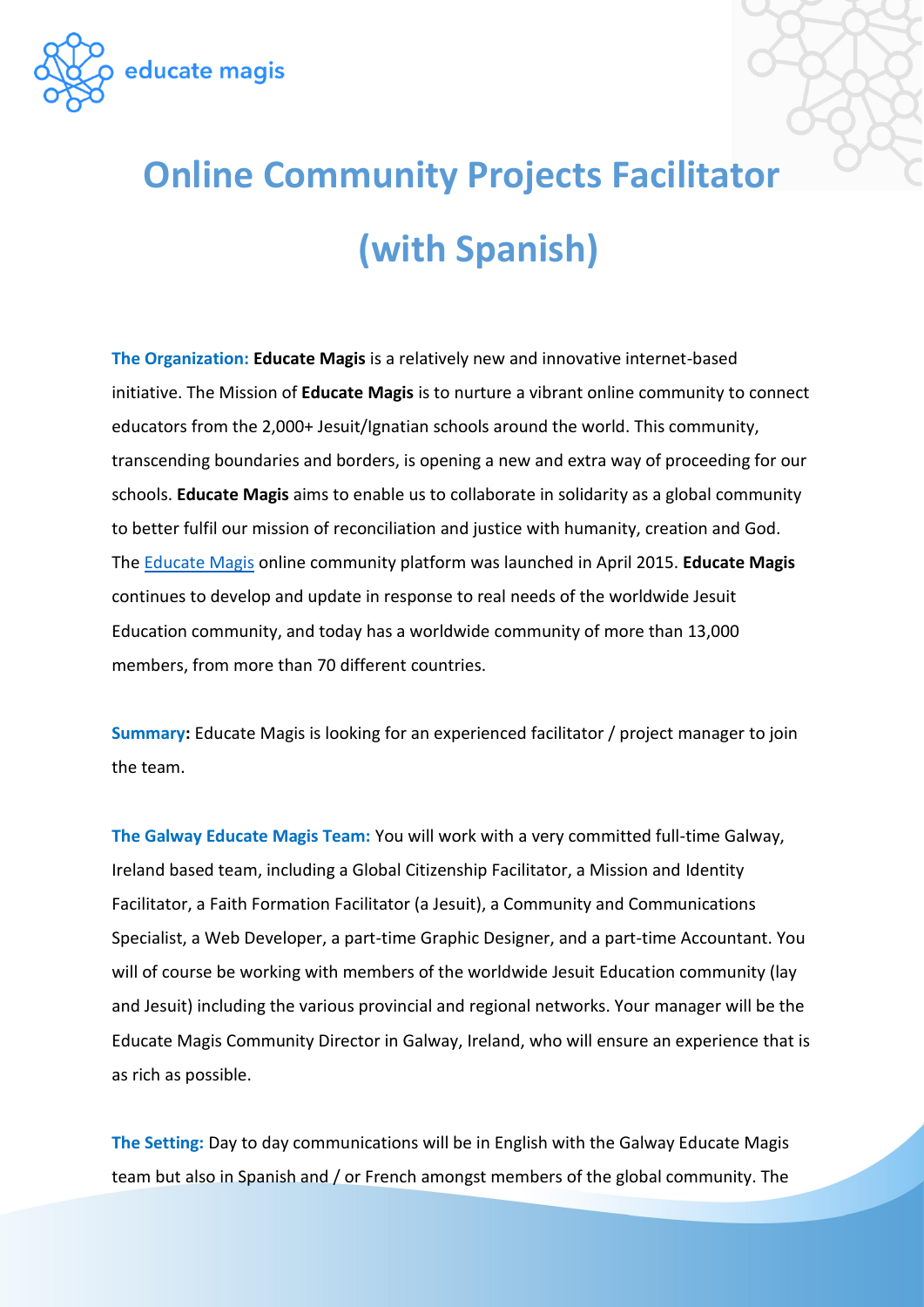

work will be a mix of international travel, a lot of home-office working (should that be your wish) and some (or a lot if you wish) office-based work in an office in Galway City, Ireland.

**The Role:** This exciting role will give you the specific and main responsibility to:

- 1. help facilitate the growth of the online Jesuit Education community, including managing the lifecycle of members joining, participating, contributing, volunteering and retiring. (this will include providing support to the community members through all the stages of the member lifecycle including handling queries, questions and/or requests sent by email/chat/forum; managing and updating the library of resources shared by the members; recruiting, training and managing volunteers, etc.)
- 2. coordinate the Staff Formation (online learning) Program of Educate Magis including the planning, development, delivery and promotion of online courses related to Jesuit Education with members from different schools around the world.
- 3. forge relationships, build bridges and collaborations, partnerships and be one of the key links from our team with the many Jesuit Schools.

As a member of the team, you will also have the opportunity from time to time to:

- 4. facilitate the development, promotion and coordination of global online events related to Jesuit Education, such as online retreats, colloquiums, global gatherings, etc.
- 5. support the team with general tasks, e.g., proofreading and translating in your native language, reviewing and providing feedback on new project and initiatives.

**The Opportunity:** Educate Magis is offering you the opportunity to:

- be in on the ground floor of nurturing a much-needed worldwide community.
- have the chance to make a real difference in the world of young people.
- be empowered and encouraged to achieve great results.
- be in community with the leaders of Jesuit Education and Ignatian Spirituality.
- have the opportunity for occasional travel to different parts of the world where the Jesuit Education network operates.